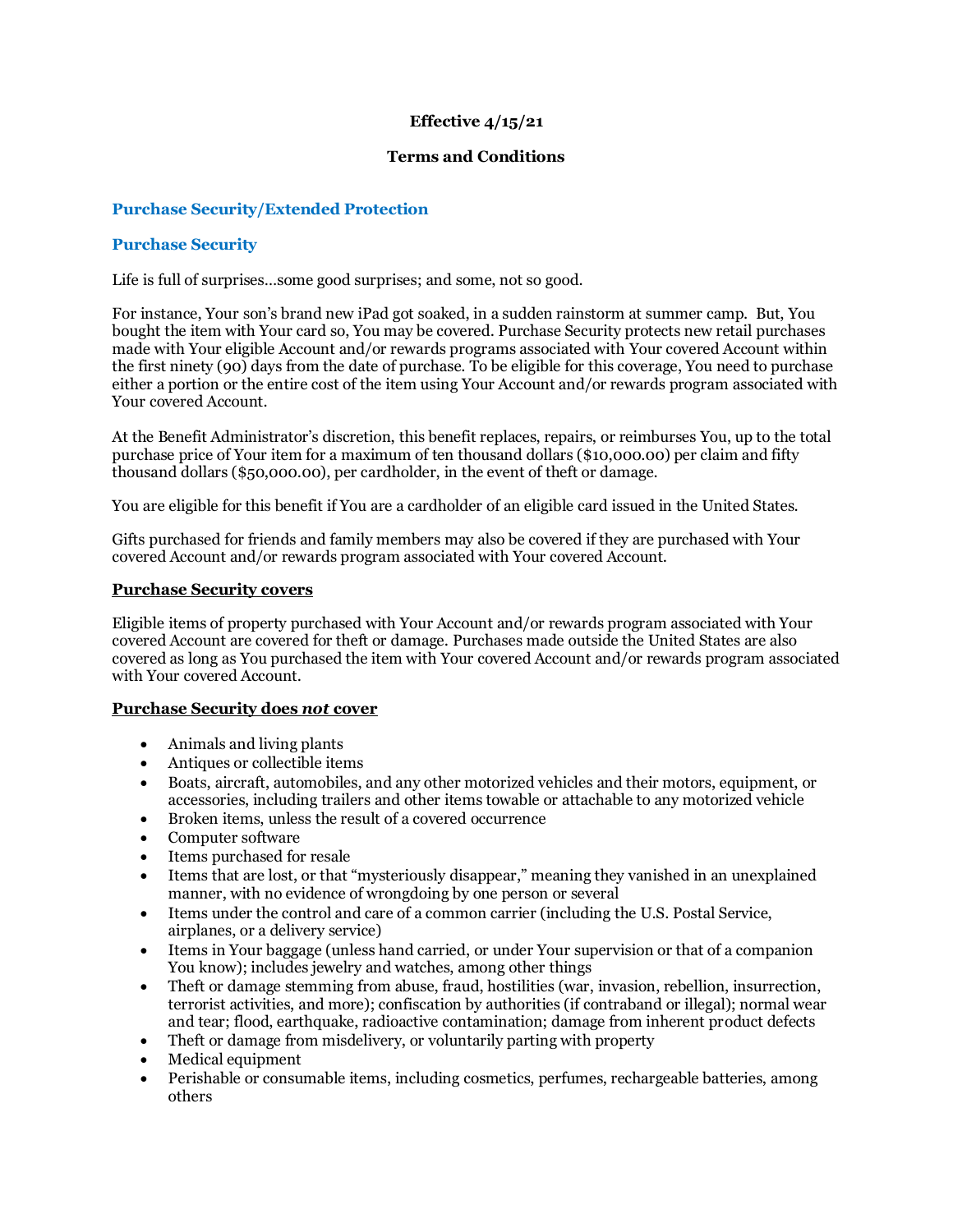- Real estate and items intended for real estate, including hard-wired and hard-plumbed items, garage doors and openers, ceiling fans, among other items
- Rented and leased items
- Traveler's checks, cash, tickets, credit or debit cards, among other negotiable purchased instruments
- Items used or pre-owned (Refurbished items will not be considered used or pre-owned as long accompanied by a warranty)
- Losses caused by or resulting from a Cyber Incident

# **Filing a Purchase Security claim**

**Call the Benefit Administrator at 1-800-397-9010, or call collect outside the U.S. at 1-303- 967-1093, within sixty (60) days** of the damage or theft **(if You wait longer, coverage may be denied).** The Benefit Administrator will ask for some preliminary claim information, answer Your questions and send You a claim form. When You submit Your claim, be sure to include all information regarding Your claim including the time, place, cause and the amount to either replace or repair the item.

If You have insurance (homeowner's, renter's, car, employer or any other), You are required to file a claim with Your insurance company and to submit a copy of any claim settlement from Your insurance company along with Your claim form. Purchase Security provides coverage on an "excess" coverage basis, meaning it does not duplicate coverage, but pays for a loss only after valid and collectible insurance or indemnity (including, but not limited to, homeowner's, renter's, automobile, or employer's insurance policies) has been exhausted. At that point, Purchase Security will cover the loss up to the amount charged to Your eligible Account, subject to the terms, exclusions, and limits of liability of the benefit.

This benefit also pays for the outstanding deductible portion of Your insurance or indemnity for eligible claims. The maximum total limit of liability is up to ten thousand dollars (\$10,000.00) per claim occurrence and fifty thousand dollars (\$50,000.00) per cardholder. You will receive no more than the purchase price as recorded on the eligible card receipt.

When a protected item is part of a pair or set, You will receive no more than the value (as described above) of the particular part or parts, stolen or damaged, regardless of any special value that item may have as part of such a pair or set, and no more than the proportionate part of an aggregate purchase price of such pair or set.

### *For faster filing, or to learn more about Purchase Security, visit* **[www.cardbenefitservices.com](http://www.visa.com/eclaims)**

Gift recipients may file their own claims, if they have the necessary substantiating documents.

## **Please submit the following documents:**

- Your signed and completed claim form
- A copy of Your monthly billing statement (showing the last four [4] digits of the Account number) demonstrating that the purchase was made on Your eligible Account and/or rewards programs associated with Your covered Account
- If more than one method of payment was used, please provide documentation as to additional currency, voucher, points or any other payment method utilized
- A copy of the itemized store receipt demonstrating that the purchase was made on Your eligible Account and/or rewards programs associated with Your covered Account
- Copy of the documentation of any other settlement of the loss (if applicable)
- If the item is repairable, the estimate of repair OR a copy of the paid receipt/invoice for the repairs, indicating the type of damage to the claimed item (if applicable)
- Copy of the police report **(made within forty-eight [48] hours of the occurrence in the case of theft)**, fire report or incident report to substantiate the loss. If the loss was not reported,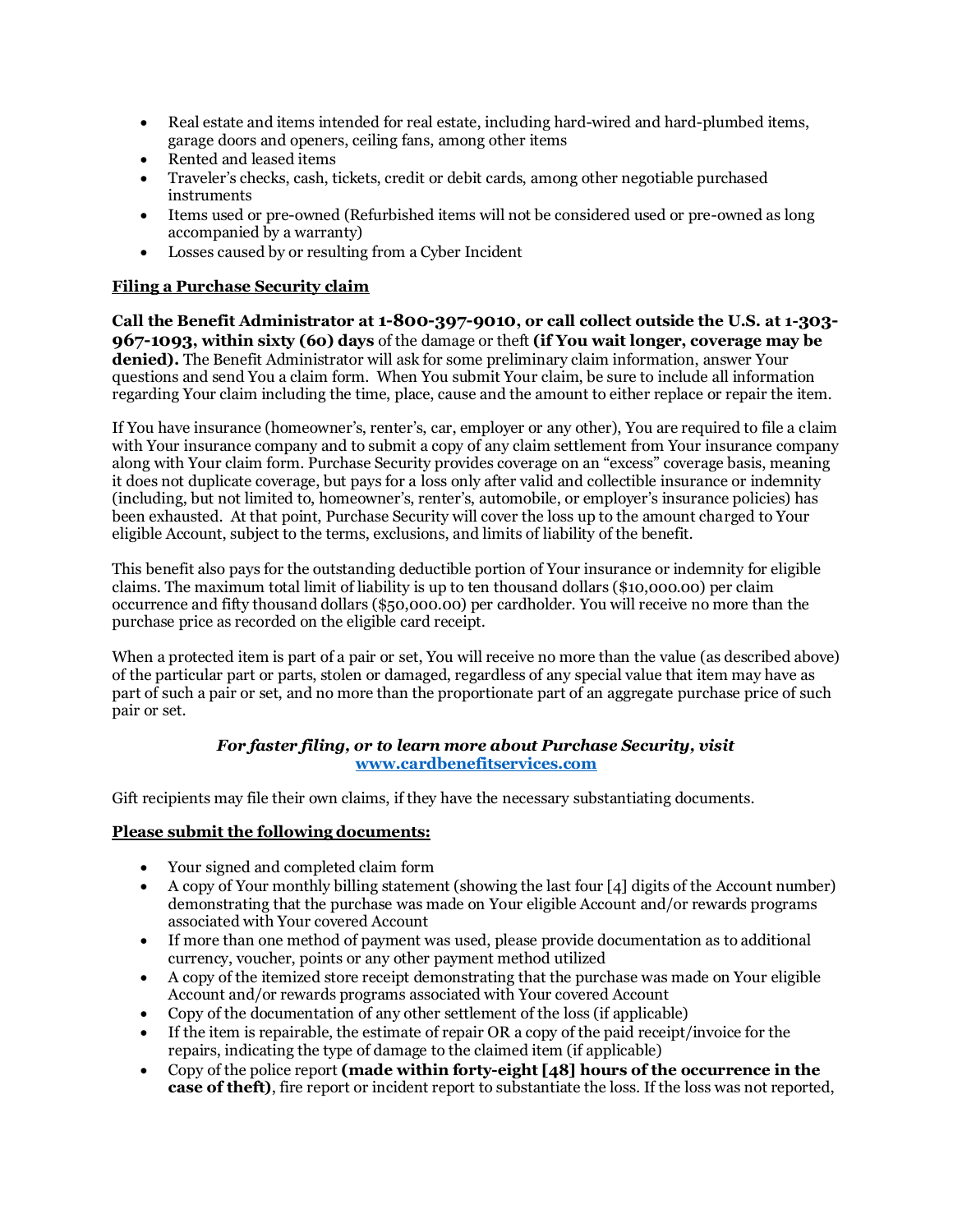please provide a replacement receipt or other sufficient proof of loss deemed eligible solely by Your Benefits Specialist (if applicable)

• Any other documents necessary to substantiate Your claim

In some cases of damage, You will be asked to send, **at Your expense**, the damaged item along with Your claim in order to substantiate the claim, so make sure to keep the damaged item in Your possession.

PLEASE NOTE: Your maximum recovery under the Purchase Security Benefit is the purchase price of the item, not to exceed the coverage limit.

### **Please return Your signed and completed form with all documentation within ninety (90) days of the date of theft or damage.**

### **How will I be reimbursed?**

Once You've met the conditions of this benefit, the Benefit Administrator will resolve Your claim in one of two ways:

- A damaged item may be repaired, rebuilt, or replaced, while a stolen item will be replaced. Typically, You will receive notice about this decision within fifteen (15) days upon receipt of Your claim documentation.
- You may receive payment to replace Your item, an amount not more than the original purchase price, less shipping and handling charges, up to ten thousand dollars (\$10,000.00) per claim and fifty thousand dollars (\$50,000.00) per cardholder. You will only be reimbursed up to the dollar amount to replace or repair the item or the program limit, whichever is less. Under normal circumstances, reimbursement will take place within five (5) business days.

## **Extended Warranty Protection**

Product warranties can be inconvenient and cumbersome to use.

Let's say You purchased a great gadget about a year ago, but it just stopped working, and You can't find Your sales receipt and warranty information. For all too common situations like these, Extended Warranty Protection can help.

Extended Warranty Protection provides You with valuable features that help You manage, use and extend the warranties for eligible items purchased on Your covered Account and/or rewards programs associated with Your covered Account. Services include Warranty Registration and Extended Protection. You are eligible for this benefit if You are a cardholder of an eligible card issued in the United States and You purchase either a portion or the entire cost of the item using Your Account and/or rewards program associated with Your covered Account.

#### **Here's how Warranty Registration works**

When You purchase an eligible item that carries a manufacturer's warranty, You can register Your purchase by calling **1-800-397-9010 or call collect outside the U.S. at 1-303-967-1093**. You can also register Your purchase online at www.cardbenefitservices.com.

The Benefit Administrator will tell You where to send Your item's sales receipt and warranty information, so they can be kept on file should You need them.

If You choose *not* to register Your item, be sure to keep Your monthly billing statement reflecting the purchase, the itemized sales receipt, the original manufacturer's written U.S. warranty and any additional warranty in a safe place. These documents will be required to verify Your claim.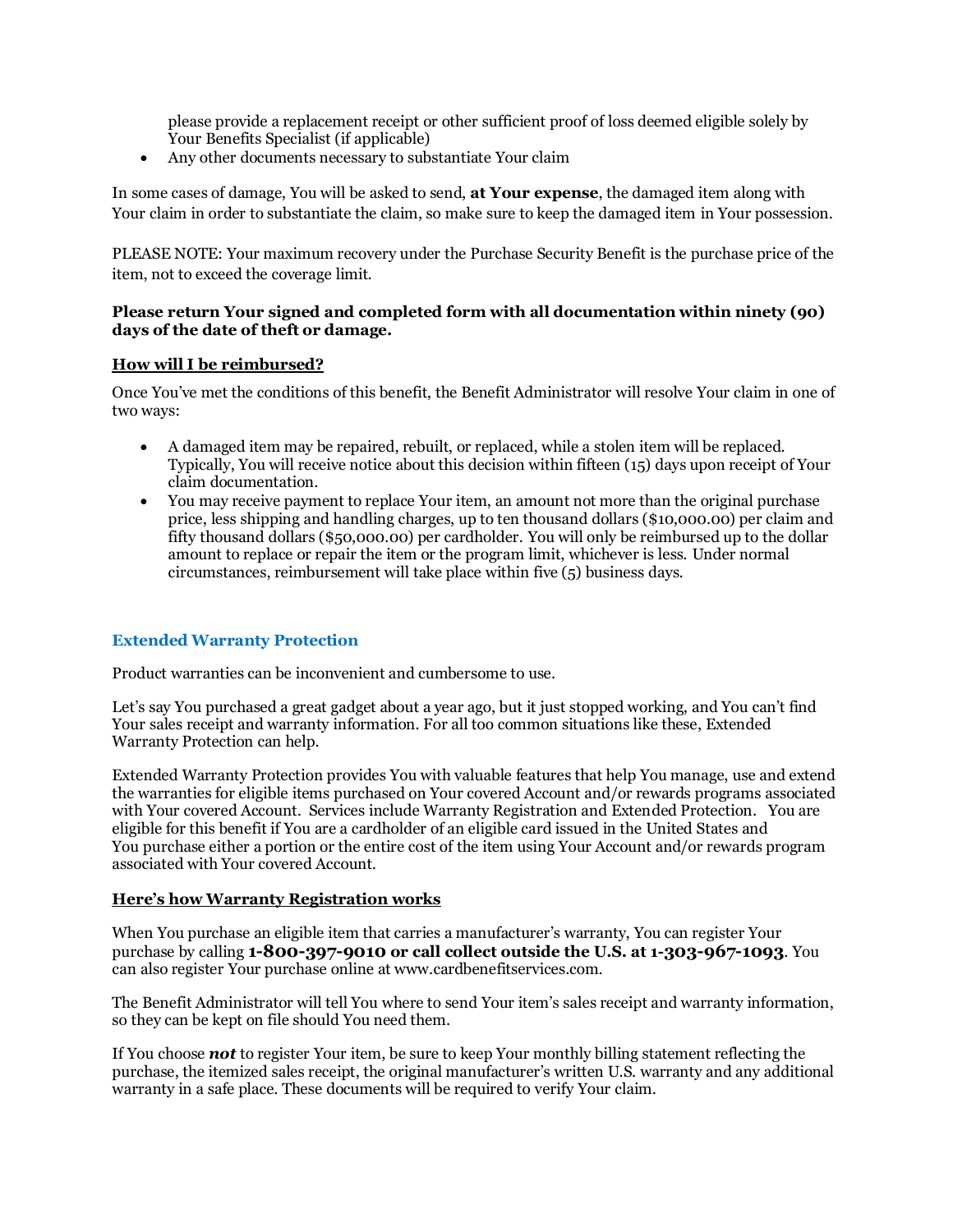## **Here's how Extended Protection works**

Your warranty coverage can be doubled up to one (1) additional year on eligible warranties of three (3) years or less. For example, a manufacturer's warranty of three  $(3)$  months would be provided with an additional three (3) months of coverage for a combined total of six (6) months of coverage, and a warranty for six (6) months would be provided with an additional six (6) months of coverage for a combined total of twelve (12) months of coverage. However, if the manufacturer's warranty is for three (3) years, it would only be extended one (1) additional year.

This benefit is limited to no more than the original price of the purchased item (as shown on Your credit card receipt), less shipping and handling fees, up to a maximum of ten thousand dollars (\$10,000.00) per claim, and fifty thousand dollars (\$50,000.00) per cardholder.

The benefit covers purchases made both inside and outside the U.S. The eligible item must have a valid original manufacturer's U.S. repair warranty of three (3) years or less, store-purchased dealer warranty, or an assembler warranty.

## **What Extended Protection does** *not* **cover**

- Boats, automobiles, aircraft, and any other motorized vehicles and their motors, equipment, or accessories, including trailers and other items that can be towed by or attached to any motorized vehicle
- Any costs other than those specifically covered under the terms of the original manufacturer's written U.S. repair warranty, as supplied by the original manufacturer, or other eligible warranty
- Items purchased for resale
- Real estate and items which are intended to become part of real estate including, but not limited to, items that are hard-wired or hard-plumbed, garage doors, garage door openers, and ceiling fans
- Rented or leased items
- Computer software
- Medical equipment
- Used or pre-owned items (Refurbished items will be covered as long as it has a warranty with it and would not be considered used or pre-owned)
- Losses caused by or resulting from a Cyber Incident

#### **Filing an Extended Protection claim**

To file a claim, call the Benefit Administrator at **1-800-397-9010 (or call collect outside the U.S., at 1-303-967-1093**), immediately after the failure of Your covered item. **Please note that if You do not notify the Benefit Administrator within sixty (60) days of product failure, Your claim may be denied.** 

The Benefit Administrator will request preliminary claim information, direct You to the appropriate repair facility, and send You the claim form. Gift recipients of eligible items are also covered, but they must provide all the documents needed to substantiate their claim.

If You received or purchased a service contract or an extended warranty when You purchased Your item, this benefit will be supplemental to, and in excess of, that coverage.

## **What You must submit to file a claim**

Fill out and sign the claim form the Benefit Administrator sent You, then submit the form **within ninety (90) days** of the product failure, along with the following documents: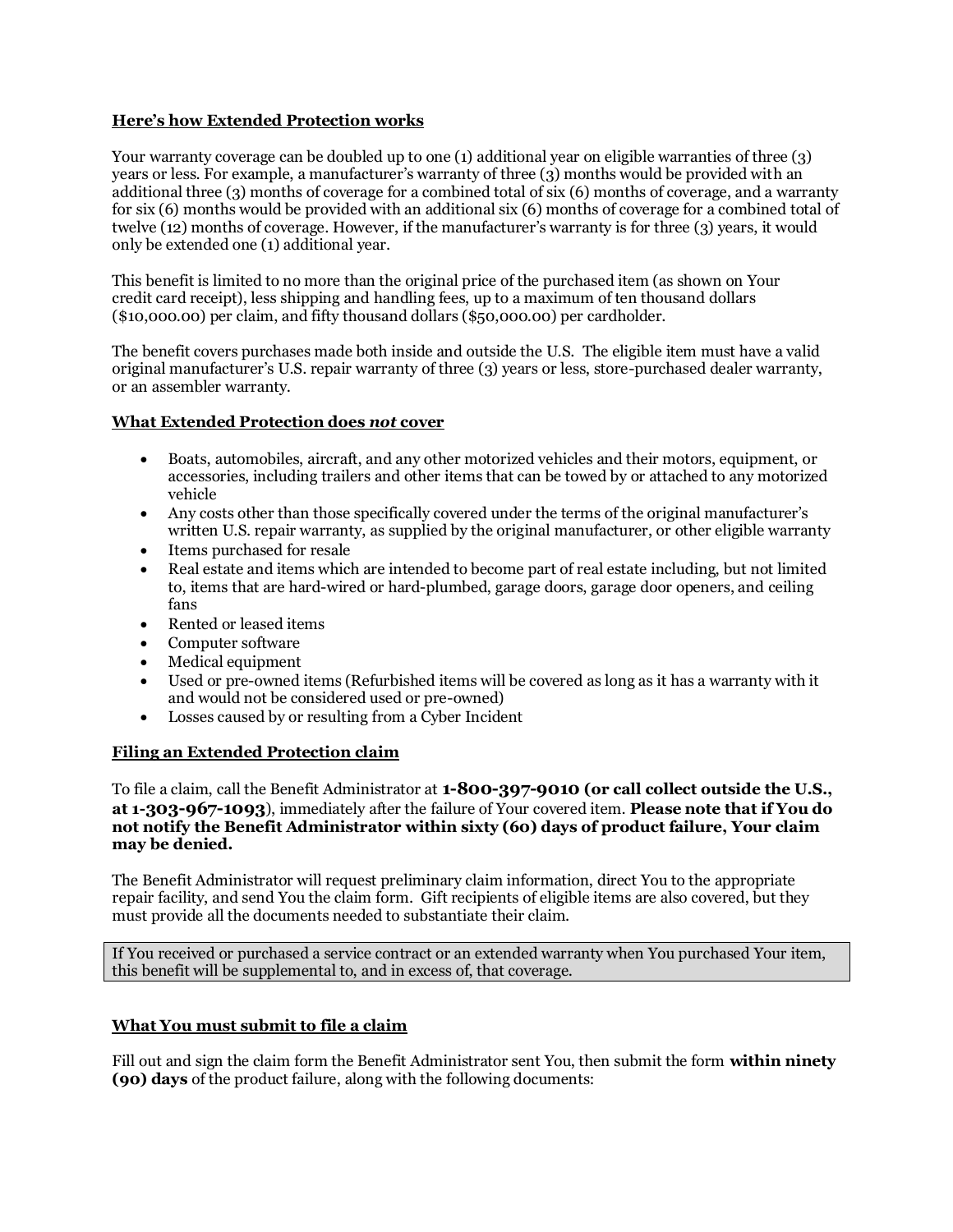- A copy of Your monthly billing statement (showing the last four [4] digits of the Account number) demonstrating that the purchase was made on Your eligible Account and/or rewards program associated with Your covered Account
- If more than one method of payment was used, please provide documentation as to additional currency, voucher, points or any other payment method utilized
- A copy of the itemized sales receipt
- A copy of the original manufacturer's written U.S. warranty, and any other applicable warranty
- A description of the item and its serial number, and any other documentation deemed necessary to substantiate Your claim (this includes bills and, if necessary, a copy of the maintenance record and receipts)
- The original repair estimate or repair bill, indicating cause of failure Any other documentation deemed necessary by the Benefit Administrator to substantiate the claim

# **All claims must be fully substantiated.**

### *For faster filing, or to learn more about Extended Warranty Protection, visit* **[www.cardbenefitservices.com](http://www.cardbenefitservices.com/)**

## **How will I be reimbursed?**

If You have substantiated Your claim and met the terms and conditions of the benefit, Your item will be replaced or repaired **at the Benefit Administrator's discretion**, but for no more than the original purchase price of the covered item, as recorded on Your credit card receipt, less shipping and handling fees, up to a maximum of ten thousand dollars (\$10,000.00) per claim, and a maximum of fifty thousand dollars (\$50,000.00) per cardholder. **You will only be reimbursed up to the amount charged to Your Account or the program limit**, whichever is less. Under normal circumstances, reimbursement will occur within five (5) business days of the receipt and approval of all required documents.

If Your item is to be repaired, or You may go to an authorized repair facility and file a claim for reimbursement. Only valid and reasonable repairs made at the manufacturer's authorized repair facility are covered.

In either case, the Benefit Administrator's payment, replacement, or repair made in good faith will fulfill the obligation under this benefit.

## **Definitions for Purchase Security and Extended Warranty Protection**

**Account** means Your credit or debit card Accounts.

**Computer Programs** means a set of related electronic instructions which direct the operations and functions of a computer or device connected to it, which enable the computer or device to receive, process, store, retrieve or send data.

**Cyber Incident** means any of the following acts:

- (a) unauthorized access to or use of Your Digital Data or a Covered Purchase;
- (b) alteration, corruption, damage, reduction in functionality, manipulation, misappropriation, theft, deletion, erasure, loss of use or destruction of Your Digital Data or a Covered Purchase;
- (c) transmission or introduction of a computer virus or harmful code, including ransomware, into or directed against Your Digital Data or a Covered Purchase;
- (d) restriction or inhibition of access to or directed against Your Digital Data or a Covered Purchase;
- (e) computer errors, including human operating error or omission; power failure, surge, or diminution of electronic systems; or mistakes in legitimate electronic code or damage from code installed on Covered Purchase during the manufacturing process, upgrade process, or normal maintenance.